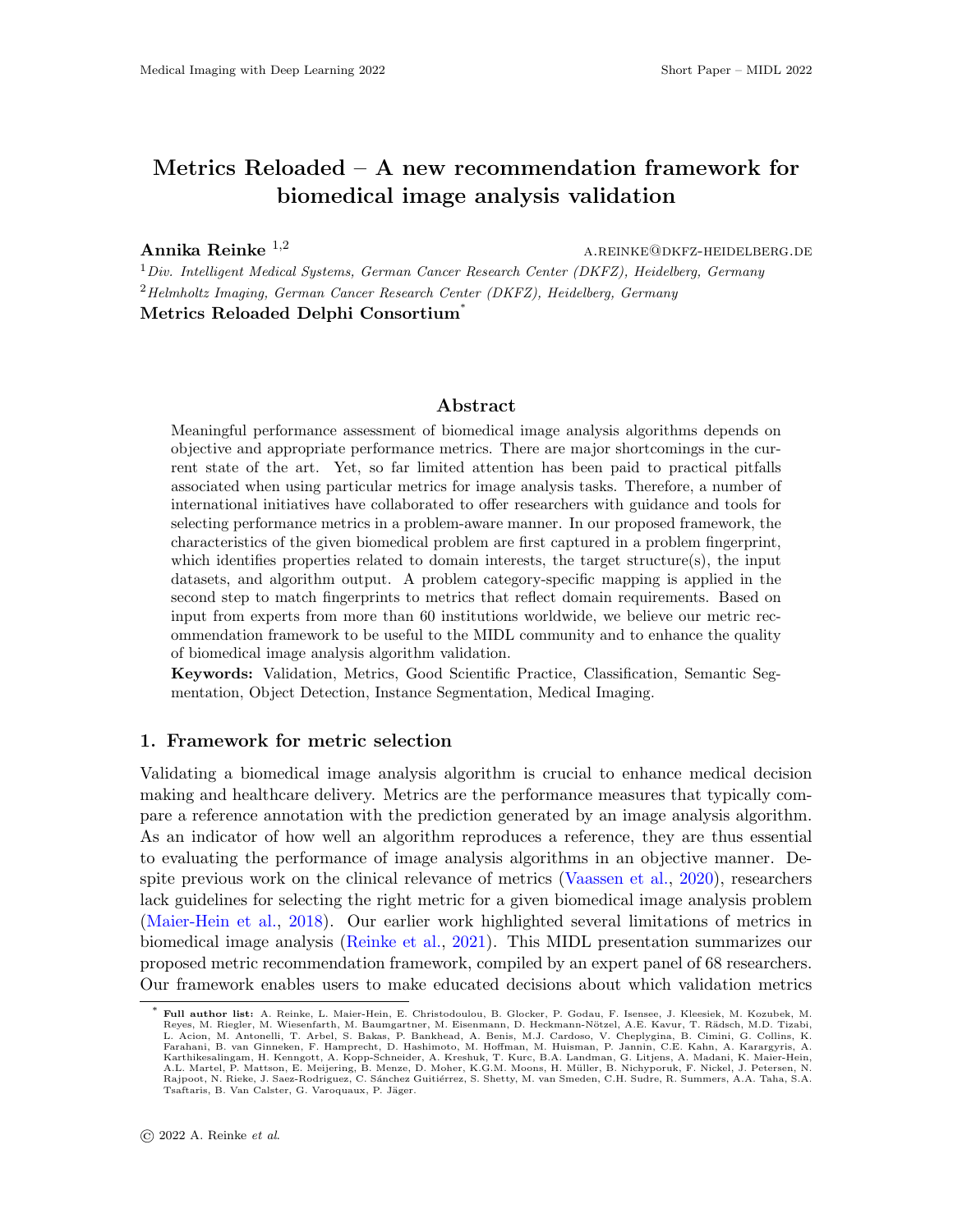to use for a given biomedical problem and addresses the community request for guidance overcoming the presented limitations. Two main steps are involved in choosing metrics for a given biomedical question (see Figure [1\)](#page-1-0):



<span id="page-1-0"></span>Figure 1: **Framework for metric selection.** Choosing metrics for a biomedical problem is achieved in two main steps. First, the problem fingerprint is generated, which captures the characteristics of the driving biomedical problem relevant for metric selection. During this step, the category mapping assigns the given problem to the appropriate image processing category, namely image-level classification, semantic segmentation, object detection and instance segmentation. Finally, the metric selection step generates a set of suitable metrics from a category-specific pool of metrics in a domain interest-aware manner.